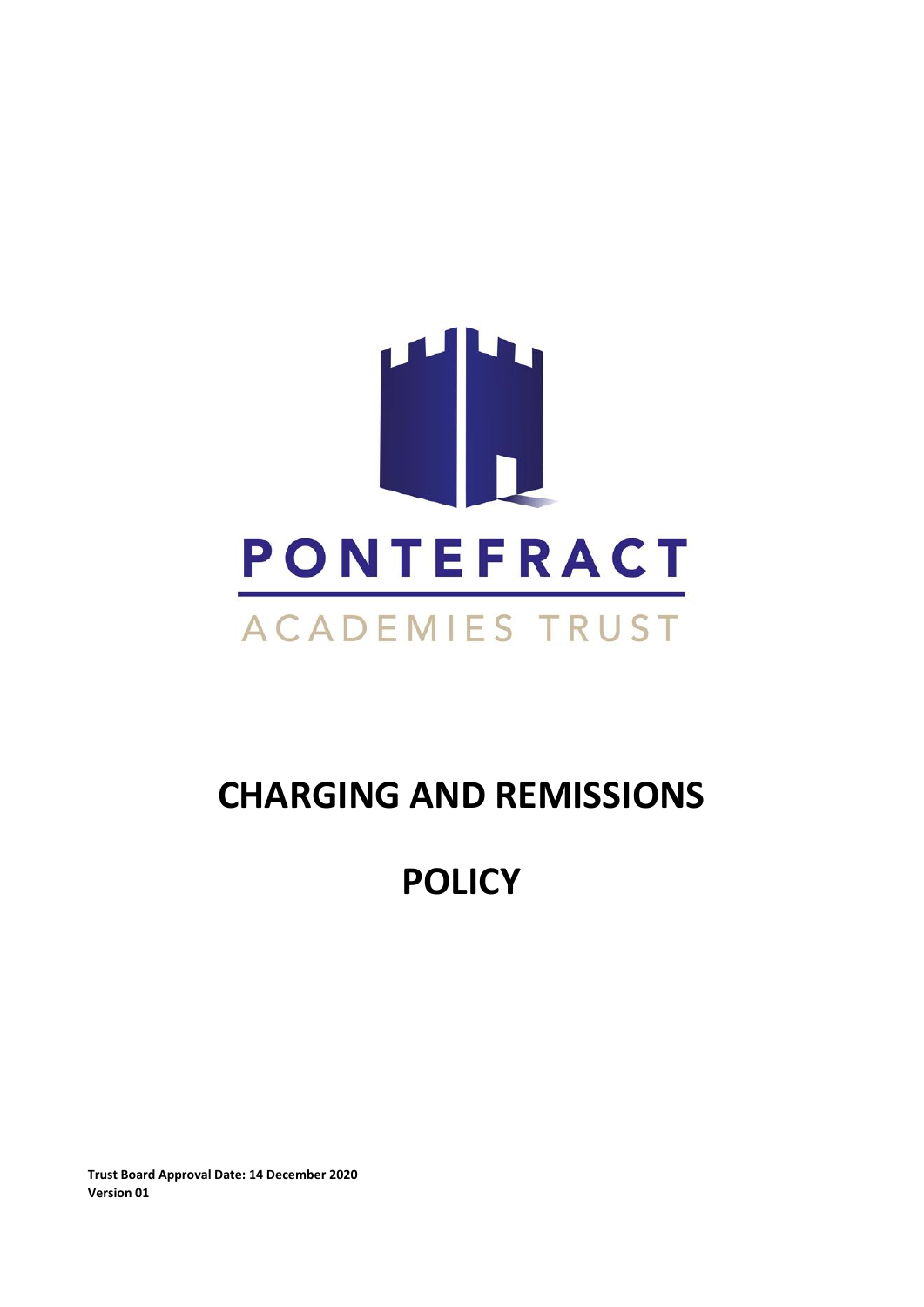

## **1. Statement of Intent**

The Trust is committed to a free and comprehensive education which provides equality of access and opportunity to all pupils and students.

The Charging and Remissions Policy aims to:

- inform parents and carers where the school will or will not charge for activities, or alternatively where the school will request a voluntary contribution to support in covering the costs of an activities;
- clarify how charges will be determined, to assist parent and carers in understanding why requests for payment are required for some activities.

This policy will have consideration for, and be compliant with, the following legislation and statutory guidance:

- Education Act 1996;
- The Charges for Music Tuition (England) Regulations 2007;
- The Education (Prescribed Public Examinations) (England) Regulations 2010;
- DfE (2018) 'Charging for school activities';
- DfE (2020) 'Governance handbook';
- 'Our Funding Agreement'.

### **2. Admissions**

There is no charge for admissions.

### **3. Examinations**

There is no charge for examinations that are part of the curriculum and on the school's set examinations list, where children have been prepared for the examinations by the school. However, if the pupil fails without good reason to meet an examination requirement, the school may recover the fee incurred from that pupil/student's parents. These principles apply equally to re-sits.

There is no charge for examinations that are not on the set list but have been arranged by the school.

There is a charge of the examination entry fee(s) if the registered pupil has not been prepared for the examination(s) at the school **(section 6).**

There is a charge equal to the cost of the service, if the parent/carer have requested that their child's examination is re-marked. If the awarding body changes the overall grade of the result, the school will not be charged by the awarding body and the parents or pupil will have their fees refunded.

### **4. School meals/milk**

## **4.1 School meals**

There is no charge for children who are entitled to free school meals or infant free school meals. Pupils/students who are not entitled to free school meals will be charged in accordance with the prices decided by the Trust.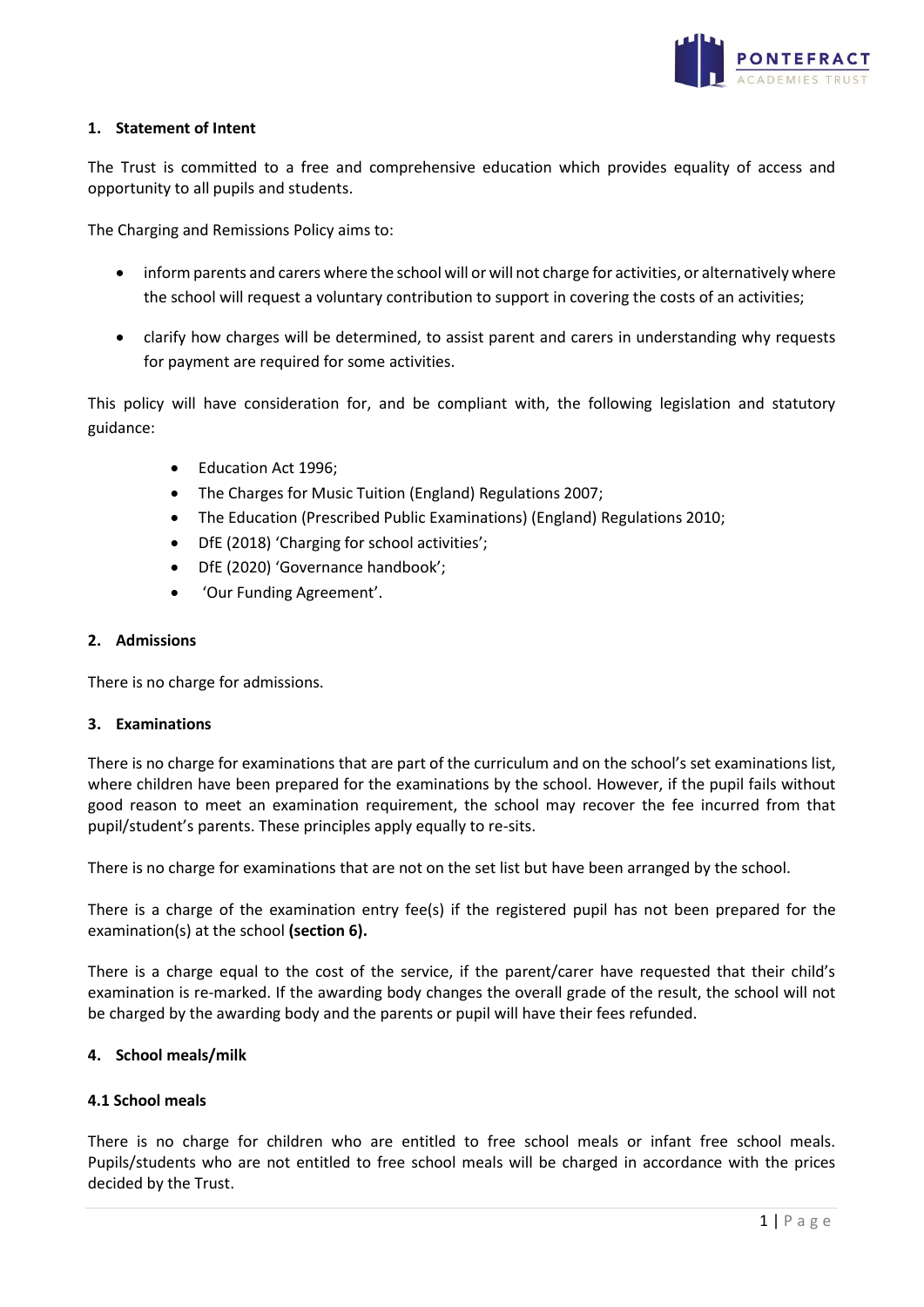

Parents are required to make payment through the school's online payment system.

Please note – refunds will not be given for any payments made, for example if a pupil is then subsequently absent due to illness. Any overpayment will be credited to your child's account.

Dinner money balances are retained on the school's online payment system and are available for parents to check through logging onto their online account. Any unused balances will be dealt with in accordance with school procedures.

Outstanding payments will be dealt with in accordance with the trust debt recovery procedures.

#### **4.2 School Milk**

School milk is provided free of charge for children under the age of 5 until the beginning of the term in which the child turns five. Other milk provided is charged per carton.

## **5. Activities that take place during school hours (this does not include the break in the middle of the school day)**

There is no charge for activities during school hours with the exception of music tuition **(section 8)**.

There is no charge for transport during school hours to school-organised activities.

#### **We may charge for:**

- books and materials that the parent wishes the child to keep the cost will be made clear to the parents before charge;
- optional extras **(section 6)**;
- music or vocal tuition **(section 9)**.

### **6. Activities that take place outside of school hours (non-residential)**

There is no charge for activities that take place outside of school hours when they are:

- part of the national curriculum, including sports matches against other schools;
- part of the syllabus for a public examination that the pupil is being prepared for by the school;
- part of the school's basic curriculum for religious education.

#### **Optional extras**

The school will charge for optional extras. Optional extras are:

education provided outside of school time that is **not:**

a) part of the national curriculum;

b) part of a syllabus for a prescribed public examination that the pupil is being prepared for at the school;

c) part of religious education.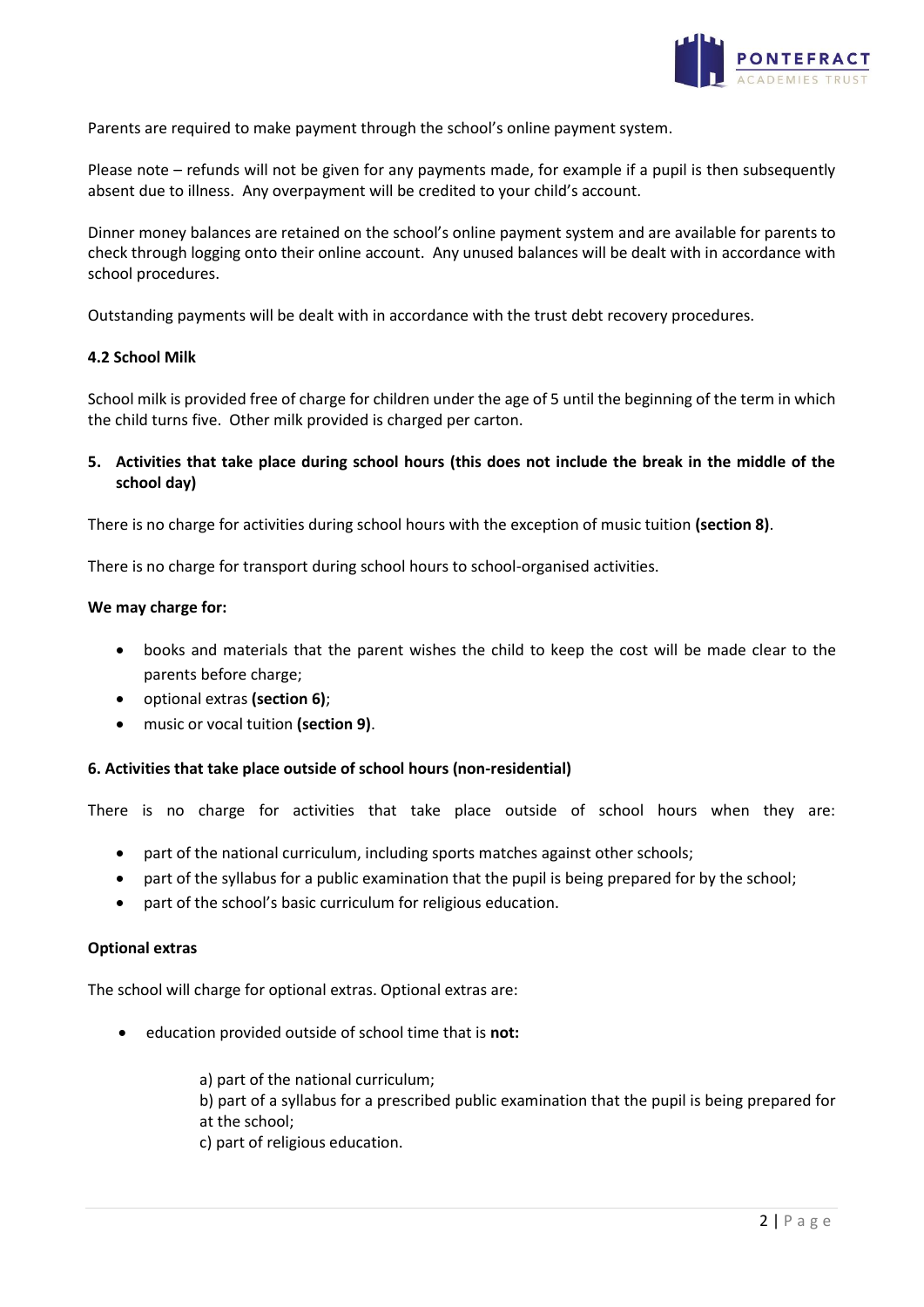

- examination entry fee(s) if the registered pupil has not been prepared for the examination(s) at the school;
- transport that is not taking the pupil to school or to other premises where the local authority or Trust has arranged for the pupil to be provided with education*;*
- board and lodging for a pupil on a residential visit;
- extended day services offered to pupils (e.g. breakfast clubs, after school clubs etc.).

### **The cost of optional extras**

Each School will decide when it is necessary to charge for optional activities and the level of those charges. The charges, when determined, will be published on the school's website and appended to this policy.

Any charge made in respect of individual pupils will not exceed the actual cost of providing the optional extra activity, divided equally by the number of pupils participating. In no circumstances will there be an element of subsidy required for any pupils wishing to participate in the activity whose parents are unwilling or unable to pay the full charge **(section 13)**.

When calculating the cost of optional extras an amount may be included in relation to:

- any materials, books, instruments or equipment provided in connection with the optional extra;
- non-teaching staff;
- teaching staff engaged under contracts for services purely to provide an optional extra, including supply teachers engaged specifically to provide the optional extra;
- the cost, or a proportion of the costs, for teaching staff employed to provide tuition in playing a musical instrument, where the tuition is an optional extra;
- the cost of buildings and accommodation.

Participation in any optional extra activity will be on the basis of parental choice and a willingness to pay the charges. The school will need to have the agreement of parents before organising the provision of an optional extra where charges will be made.

### **7. Activities that take place** *partly* **during school hours either on or off site**

Where the majority of a non-residential activity takes place during school hours the charging of the activity will be the same as is outlined in **section 5.** Travelling time is included in time spent on activity.

In cases where the majority of a non-residential activity takes place outside of school hours the charge cannot include the cost of alternative provision for those pupils who do not wish to participate. So no charge can be made for supply teachers to cover for those teachers who are absent from school accompanying pupils on a visit.

In this case the charging of the activity will be the same as is outlined in **section 6.**

### **8. Residential activities**

### **Schools will not charge for:**

education provided on any visit that takes place during school hours;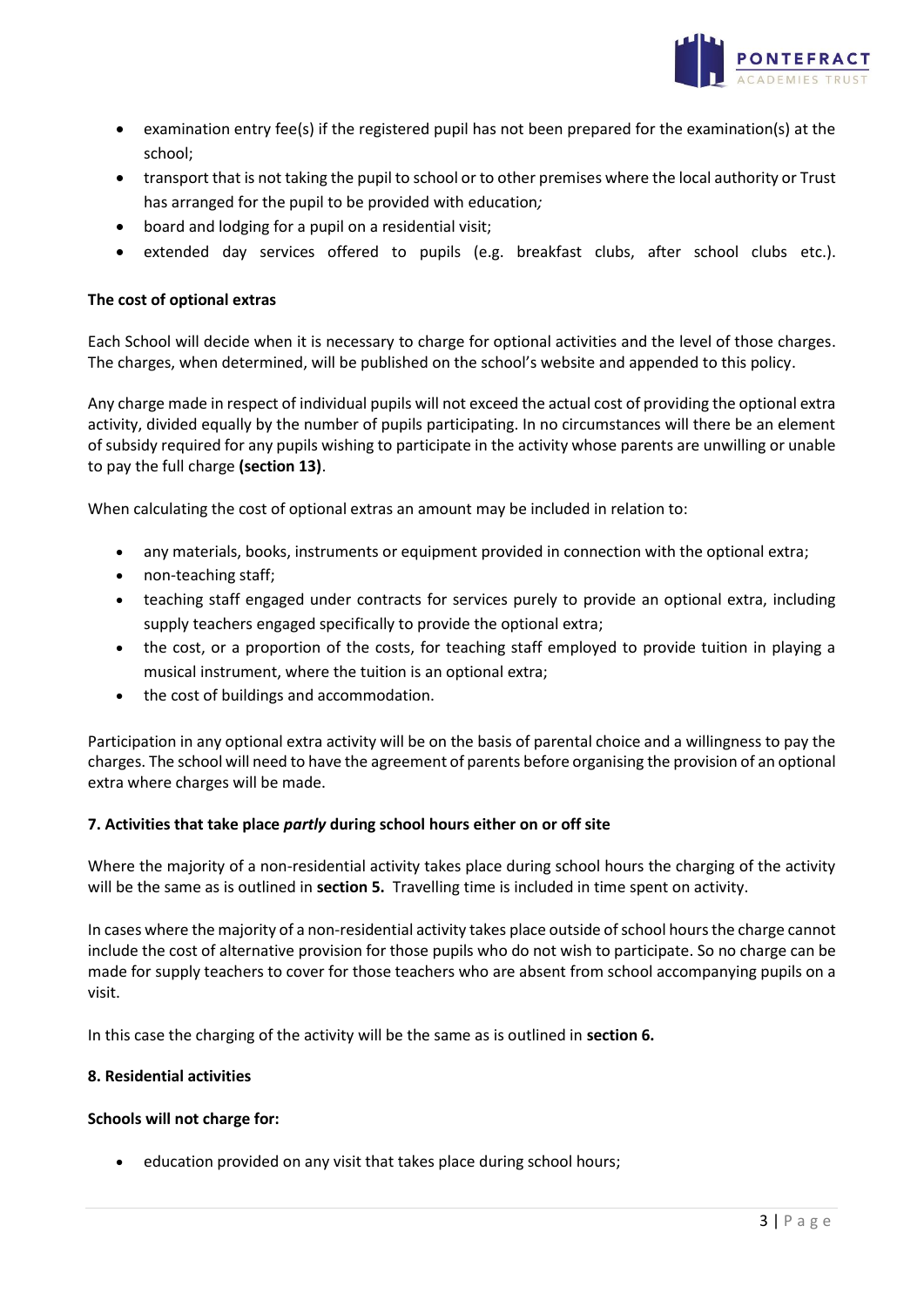

- education provided on any visit that takes place outside school hours if it is part of the National Curriculum, or part of a syllabus for a prescribed public examination that the pupil is being prepared for at the school, or part of religious education;
- supply teachers to cover for those teachers who are absent from school accompanying pupils on a residential visit;
- travel costs where the residential activity is classed as being within school hours;
- residential activities that take place during school hours.

## **Trust Schools will charge for:**

## **Board and lodging:**

When any visit has been organised by the school where there may be a cost for board and lodging, parents will be informed of this before the visit takes place. The school will charge anything up to the full cost of board and lodging on residential visits, whether it is classified as taking place during school hours or not. The charge will not exceed the actual cost. **Parents who can prove they are in receipt of certain benefits may be exempt from paying this cost** (see **section 13** for more guidance on remissions).

### **Travel:**

Travel charges may apply when the residential activity takes place outside of school hours. The amount charged will be calculated to cover the unit cost per pupil. These charges may not apply to those pupils entitled to remissions, but no other pupils will be charged extra to cover those costs.

### **Activities:**

The school may charge for residential activities that fall **outside** of school hours **(see section 6)**.

### **9. Music tuition within school hours**

The Trust schools will follow government legislation that states that all education provided during school hours must be free; however, music lessons are an exception to this rule.

**Charges will be made if** the teaching is **not** an essential part of either the National Curriculum or a public examination syllabus being followed by the pupil(s), or the first access to the Key Stage 2 Instrumental and Vocal Tuition Programme (Wider Opportunities).

The school may charge for teaching requested by parents and delivered by specialist tutors given to either an individual pupil or groups of any appropriate size (provided that the size of the group is based on sound pedagogical principles) to play a musical instrument or to sing. The cost of these lessons may depend on the size and duration of the class as well as the type of instrument.

**The school will not charge if** the music tuition is part of the National Curriculum or public examination syllabus being followed by the student. This includes instruments, music books and exam fees.

The Trust schools are all dedicated to ensuring equal opportunities for all pupils and studentsincluding access to specialised music tuition, therefore charges made for music tuition within school hours will be remitted for pupils on free school meals.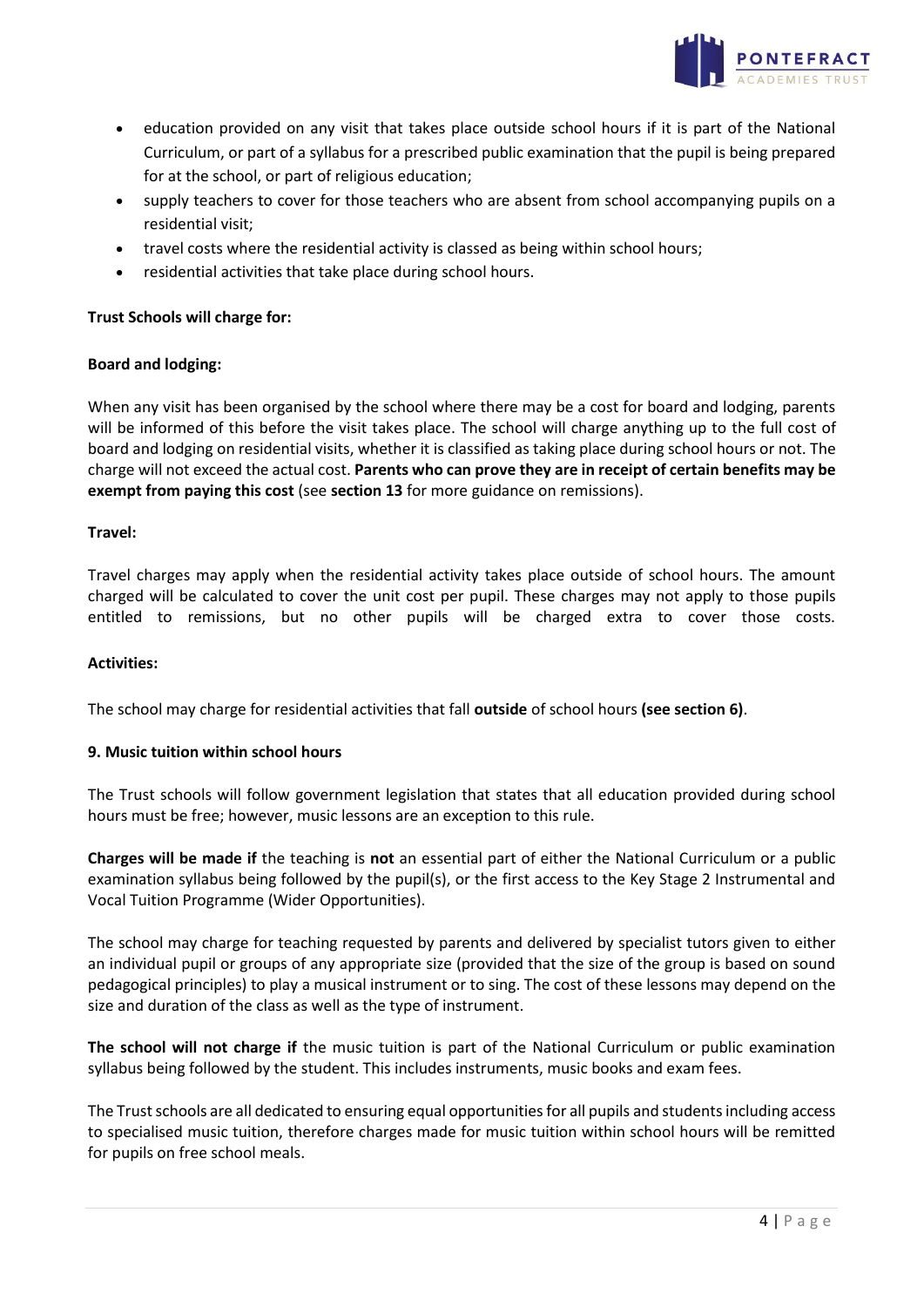

There is no charge for vocal or instrumental tuition for children in care. This includes instruments, music books and exam fees.

#### **10. Extended services**

The Trust schools are dedicated to providing a well-rounded and extensive education for our pupils which includes a wide range of extra-curricular activities (extended services). Extended services enable our school to provide:

- high-quality learning opportunities either side of the school day;
- ways of intervening early when children are at risk of poor outcomes, e.g. by providing access to study support, parenting support or to more specialist services (such as health, social care or special educational needs services);
- ways of increasing pupil engagement;
- ways of improving outcomes and narrowing gaps in outcomes between different groups of pupils.

The total charge for any extended services will not exceed the cost of providing the activity and no parent will be asked to subsidise others.

#### **11. Refunds**

Request for refunds for trips will be considered on an individual basis and may be rejected if the school is unable to recoup the costs incurred.

In all cases of withdrawal, either voluntarily or otherwise, applications should be made in writing to the Headteacher. If approved, refunds will be processed via the original method of payment.

The school reserves the right not to refund costs where a pupil is withdrawn from an activity by the school because of a pupil's breach of the school's behaviour policy.

### **12. Damage to property and breakages**

Where school property has been wilfully damaged by a pupil/student or parent the school may charge those responsible for some or all of the cost of repair or replacement.

Where property belonging to a third party has been damaged by a pupil, and the school has been charged, the school may charge some or all of the cost to those responsible.

Whether or not these charges will be made will be decided by the Head of School and dependent on the situation.

#### **13. Remissions and concessions**

The school will consider the remission of charges to parents or carers who receive the following support payments:

- Income Support;
- Income-based Jobseeker's Allowance;
- Income-related Employment and Support Allowance;
- Support under part VI of the Immigration and Asylum Act 1999;
- The guaranteed element of State Pension Credit;